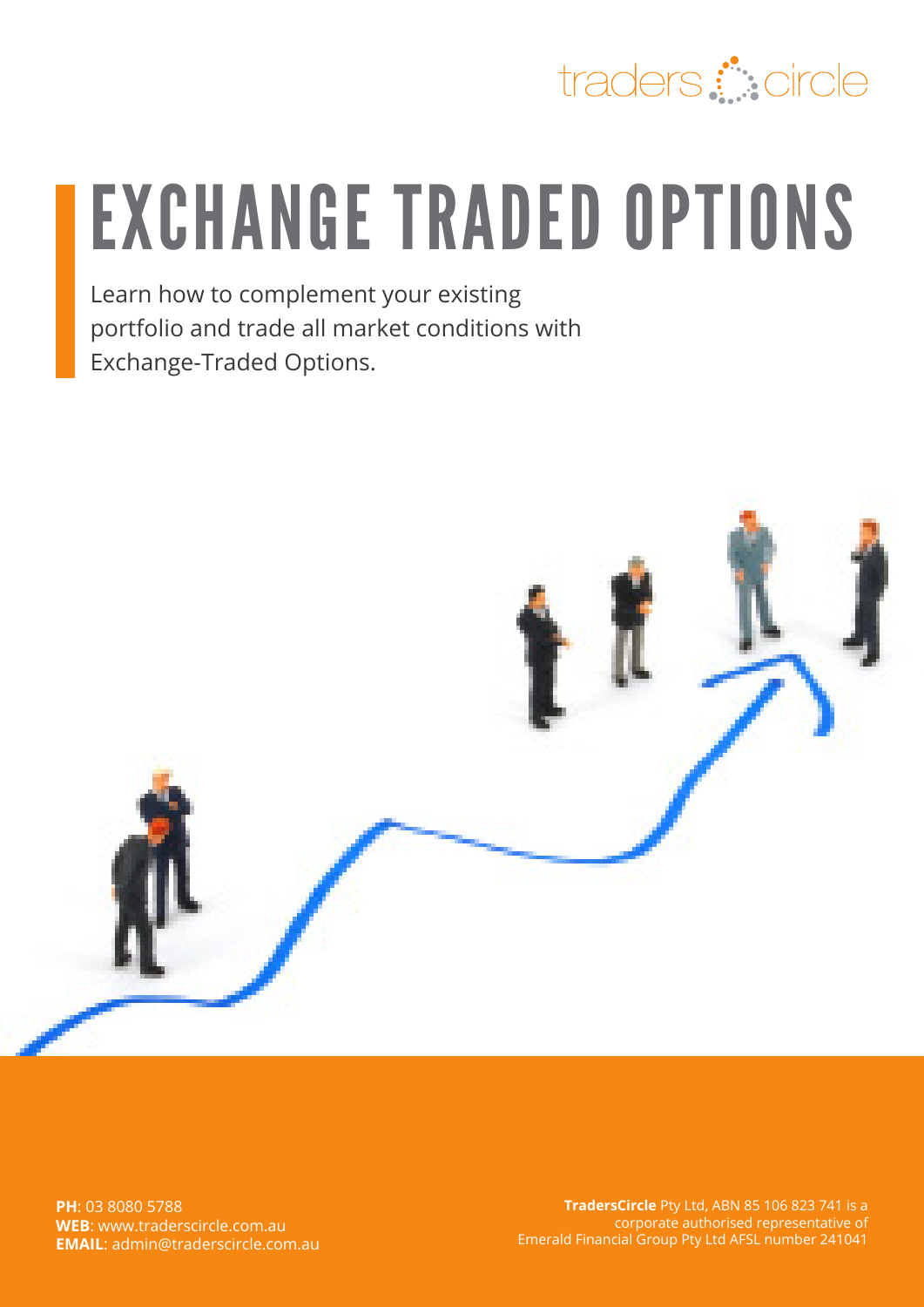# **CONTENTS**

| Exchange traded options         | 1              |
|---------------------------------|----------------|
| Types of options                | $\overline{2}$ |
| Calls vs. Puts                  | 3              |
| How can you use options?        | 4              |
| Options expiry                  | 6              |
| <b>Spread Trading</b>           | 7              |
| Types of spread strategies      | 8              |
| <b>Example Credit Spread</b>    | 9              |
| <b>Example Debit Spread</b>     | 10             |
| <b>Covered Calls</b>            | 11             |
| <b>Example Covered Call</b>     | 12             |
| <b>Covered Call Risk</b>        | 13             |
| <b>Sold Puts</b>                | 14             |
| Sold Put Example One            | 15             |
| Sold Put Example Two            | 16             |
| <b>Sold Puts Considerations</b> | 17             |
| Hedging                         | 18             |
| ETOs vs. Binary Options         | 19             |
| Glossary                        | 22             |

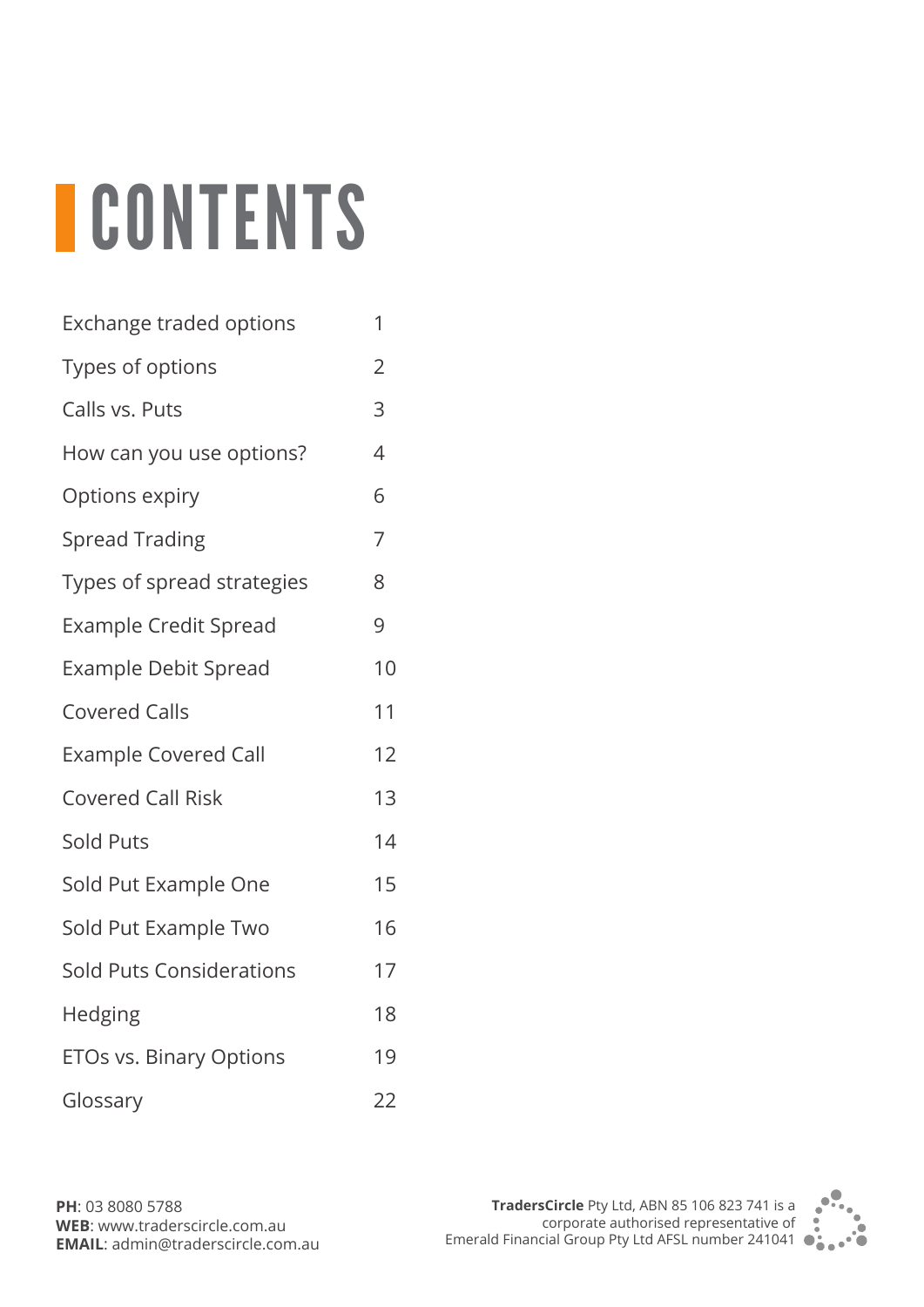

# Exchange traded options

Exchange Traded Options are a financial product that the ASX provides that are classified as a derivative and a leveraged financial product.

#### **What are derivatives?**

A derivative's value derives from an underlying variable asset. Options derive their value from a company share or an index.

#### **What is leverage?**

Leverage occurs when financial instruments can increase exposure to price movements.

#### **What are Exchange Traded Options?**

An option is a contract in which the buyer has the right but not the obligation to buy or sell a stock at a stated price (strike price) at any time during the life of the option (American Style).

You can view it as an insurance contract between a buyer and seller where the buyer has the right to take up the contract if and when they choose, where the seller will receive a premium to insure the buyer.



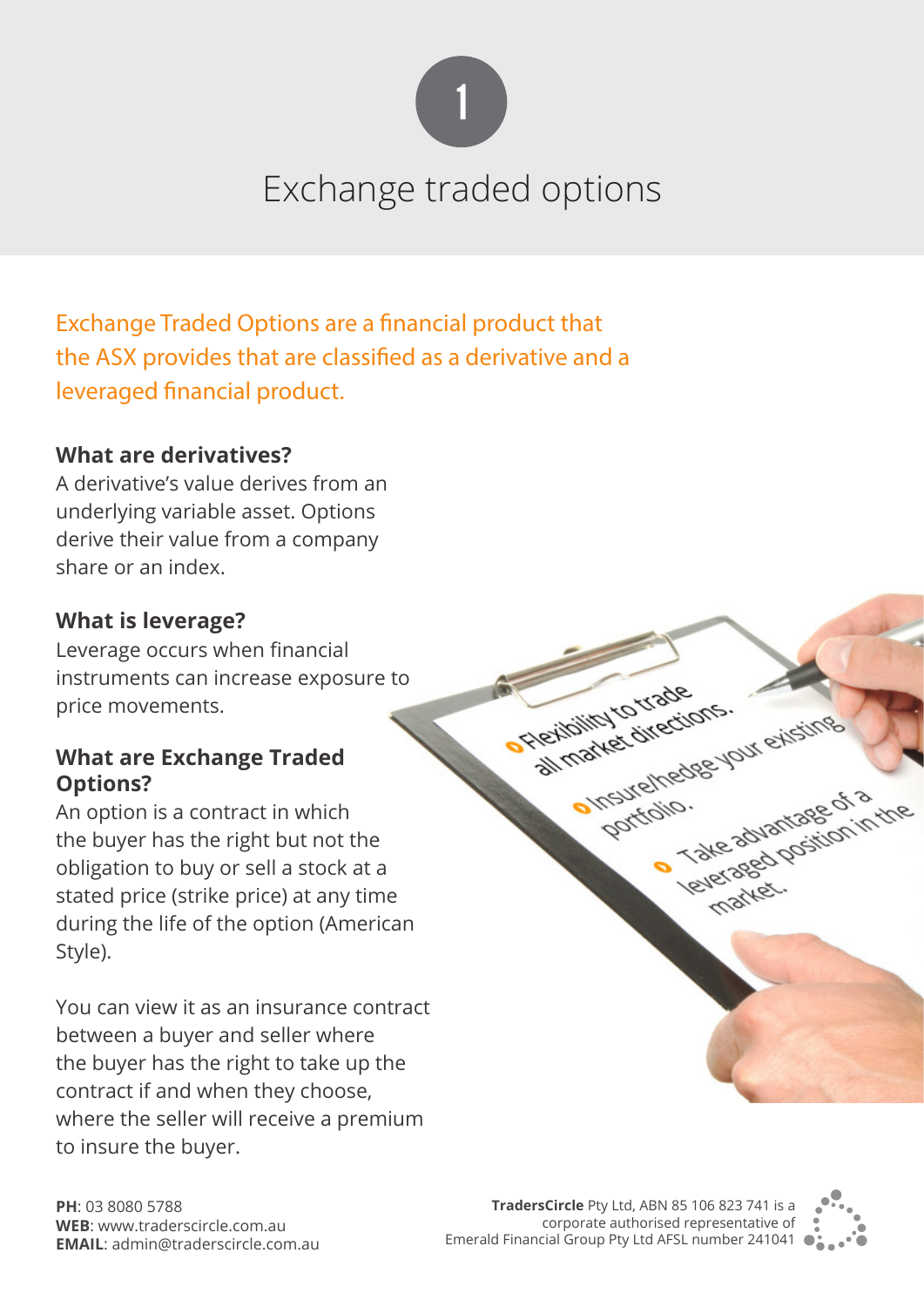

### There are two different types of options:

#### **Put Option**

The buyer of a put option has the right, but not the obligation to sell a stock at a stated price (strike price) at any time during the life of the option (American Style).

#### **Call Option**

The buyer of a call option has the right, but not the obligation to purchase a stock at a stated price (strike price) at any time during the life of the option (American Style).

### For example:

You have the right but not the obligation to sell stock at 37.00 which is .50c more than you can on the market

You have the right but not the obligation to buy stock at 36.00 which is .50c cheaper than you can on the market.

Put option 37.00 strike price

BHP Trading at 36.50

Call option 36.00 strike price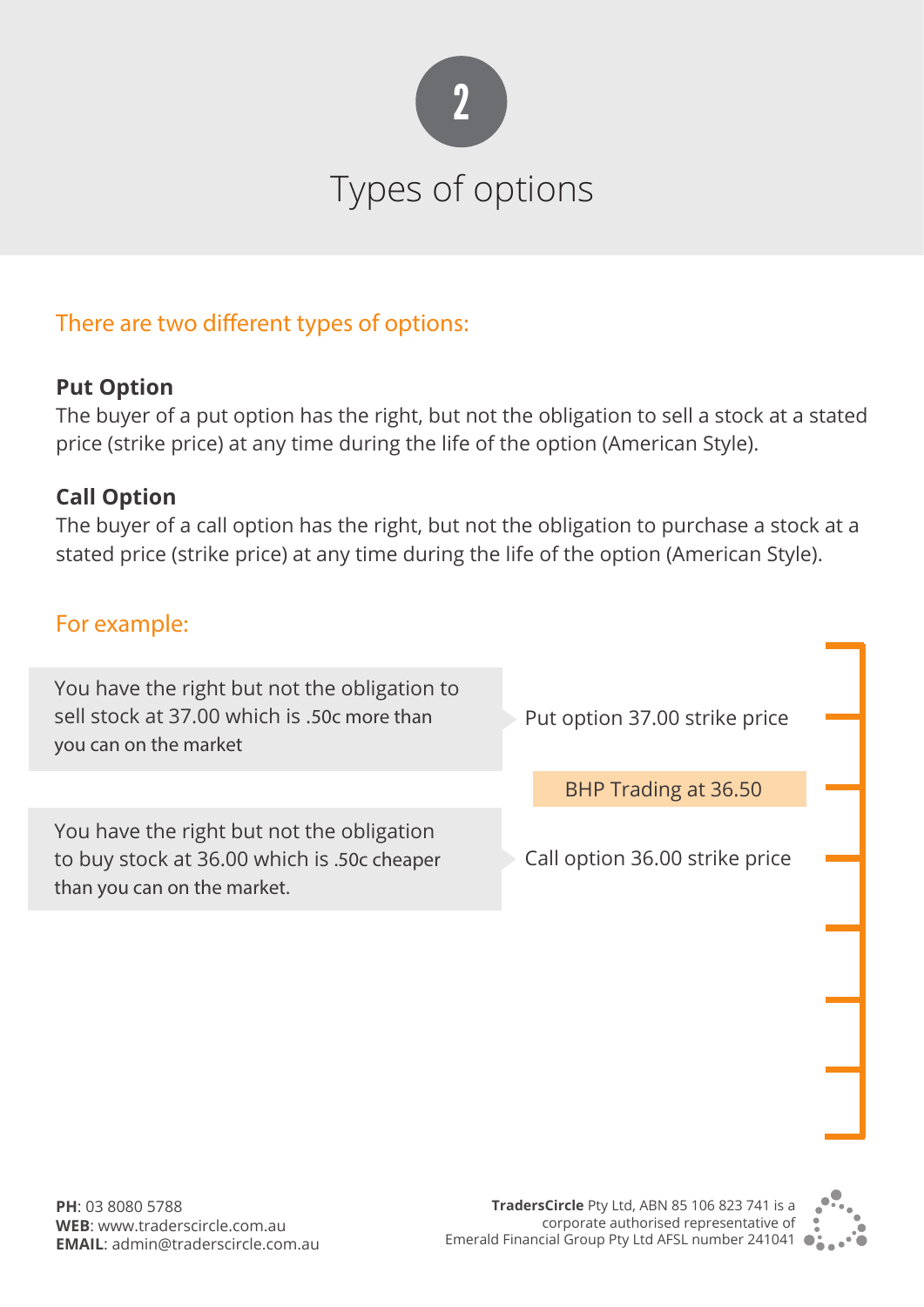

### Call Options

Call options gain value as the share price of the underlying asset rises, as it will give the buyer the right but not the obligation to buy a parcel of shares for a lessor value than it is worth on the market.

The more the share price rises the more the call option will gain in value.

### Put Options

Put options gain value as the share price of the underlying asset falls, as it will give the buyer the right but not the obligation to sell a parcel of shares for a greater value than it is worth on the market.

The more the share price falls the more the put option will gain in value.



**PH:** 03 8080 5788 **PH**: 03 8080 5788 **WEB:** www.traderscircle.com.au **WEB**: www.traderscircle.com.au **EMAIL:** admin@traderscircle.com.au **EMAIL**: admin@traderscircle.com.au

**TradersCircle** Pty Ltd, ABN 85 106 823 741 is a corporate authorised representative of Emerald Financial Group Pty Ltd AFSL number 241041

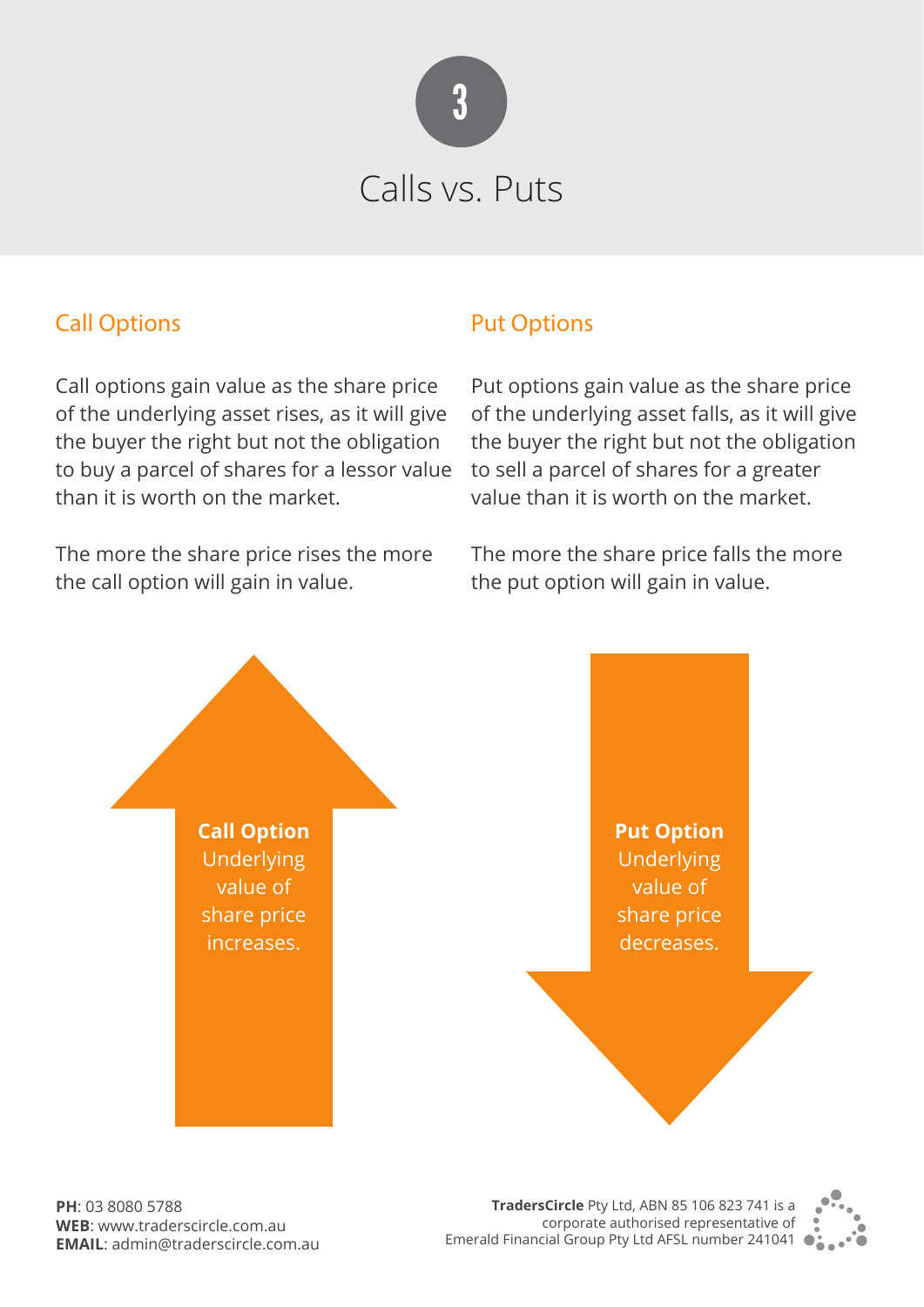

### How can you use options?

Exchange traded options have various uses for both traders and investors.

#### **Some of these uses include:**

- Insuring a Stock or Portfolio
- Locking in a buy or sell price of a stock
- Income Strategies using the Collateral Value of a portfolio
- Trading a view of the underlying stock

#### **Why trade options?**

Exchange Traded Options give traders the advantage of trading a leveraged position in different directions of the market.

#### With education and experience, an options trader can profit from:



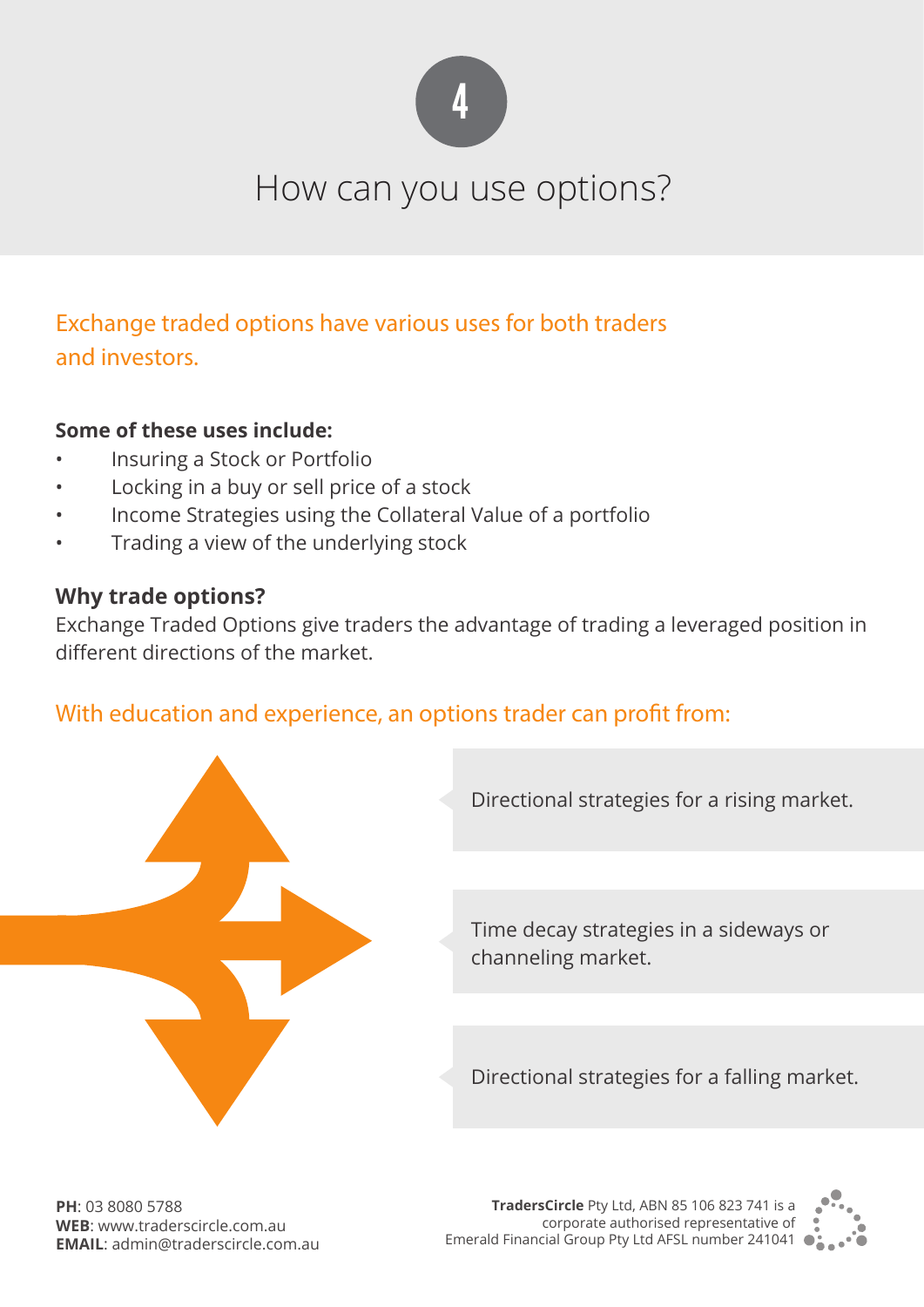

## How can you use options?

An options trader can profit when the share price either rises or falls - as long as it moves in either direction.



Multi-directional strategies that can profit if the share price moves in either direction.

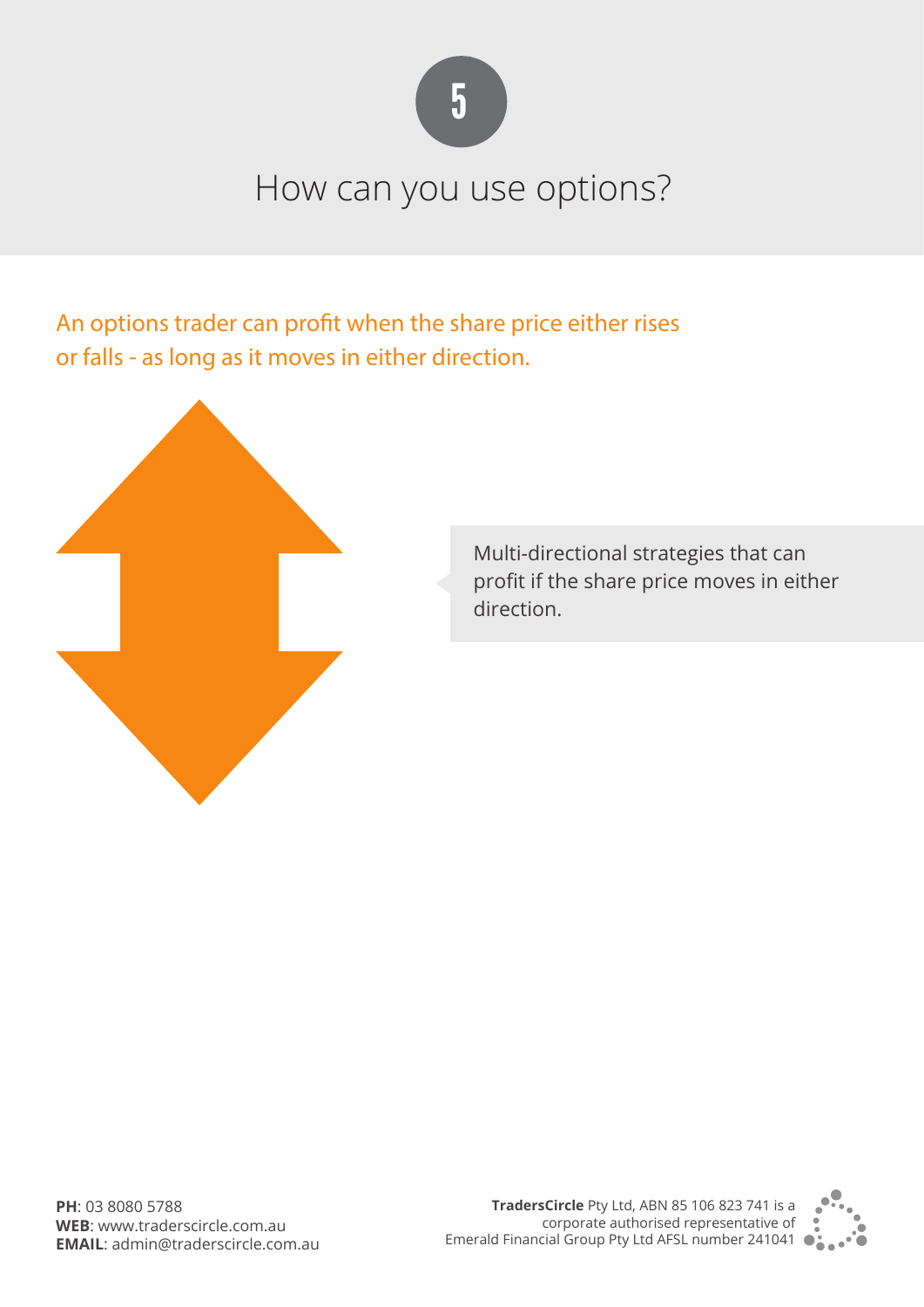

# Options expiry

All options have an expiry date and a trader or investor has the ability to choose an expiry month. The more time until expiry, the more time value that the investor will need to pay.

Therefore a stock will have a series of strikes to choose from that will range over a series of months.

#### **An option buyer has two choices:**

- 1. Sell the option contract to someone else before the expiry to realise a profit or loss. (Trading the option)
- 2. Choose to exercise their right to buy or sell stock at any time up until the expiry day of the option (American style). This is often used by investors as a strategy to buy or sell shares.



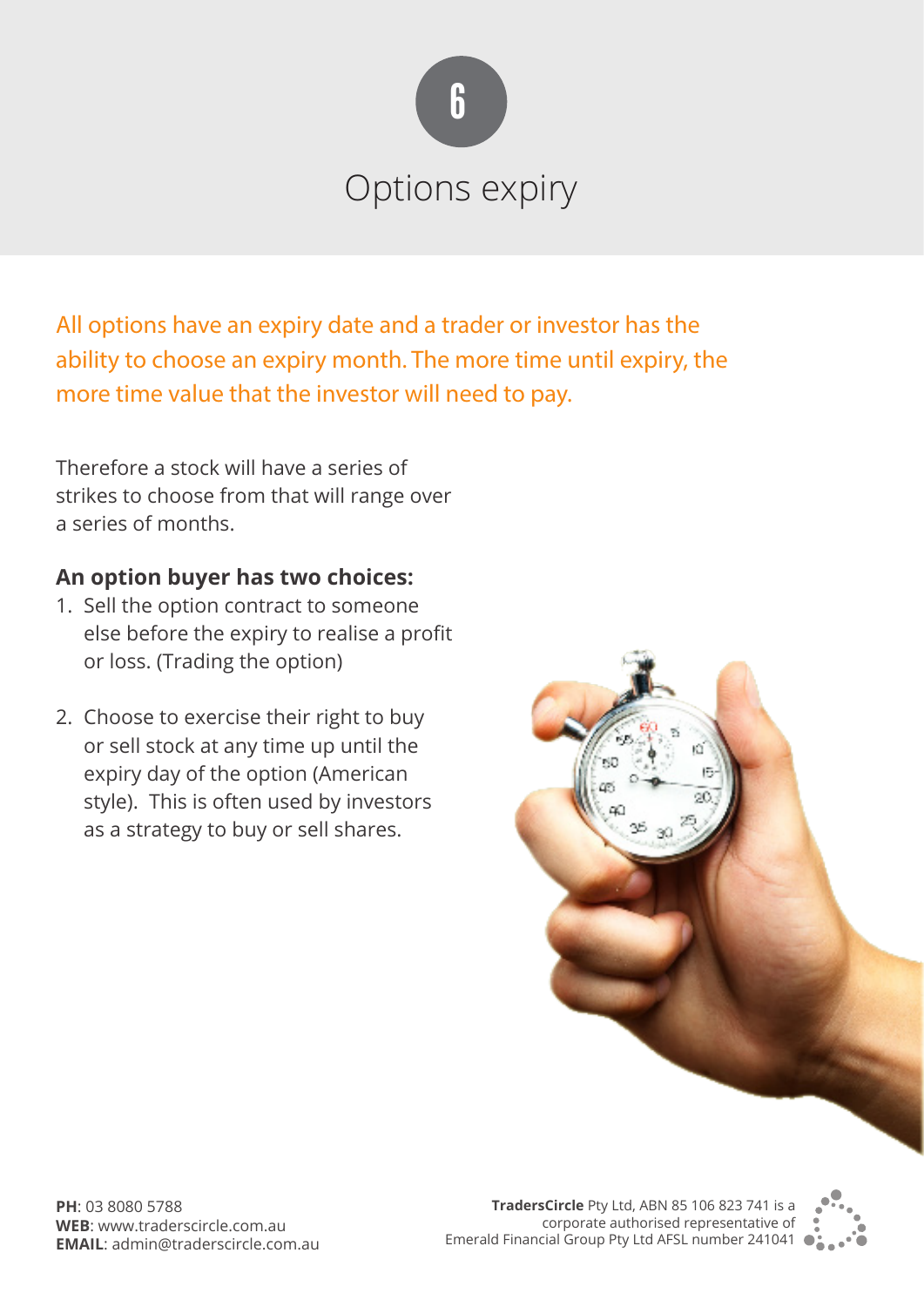

Spread trading uses a combination of different options contracts to allow a trader to tailor their trade to a specific view of a stock, or market direction.

This can consist of a combination of options that can be bought to open and sold to open, with differing strike prices and/or expiration dates.

The clear benefits of spread trading over just trading single options is the ability to profit from different market conditions not just direction.

An experienced options trader has the ability to profit from a rising market, a falling market and a neutral or sideways market.

There are spread strategies that can even profit if the market rises or falls which is a great alternative if you don't have a directional view but your view is that the market will move.



**TradersCircle** Pty Ltd, ABN 85 106 823 741 is a corporate authorised representative of Emerald Financial Group Pty Ltd AFSL number 241041

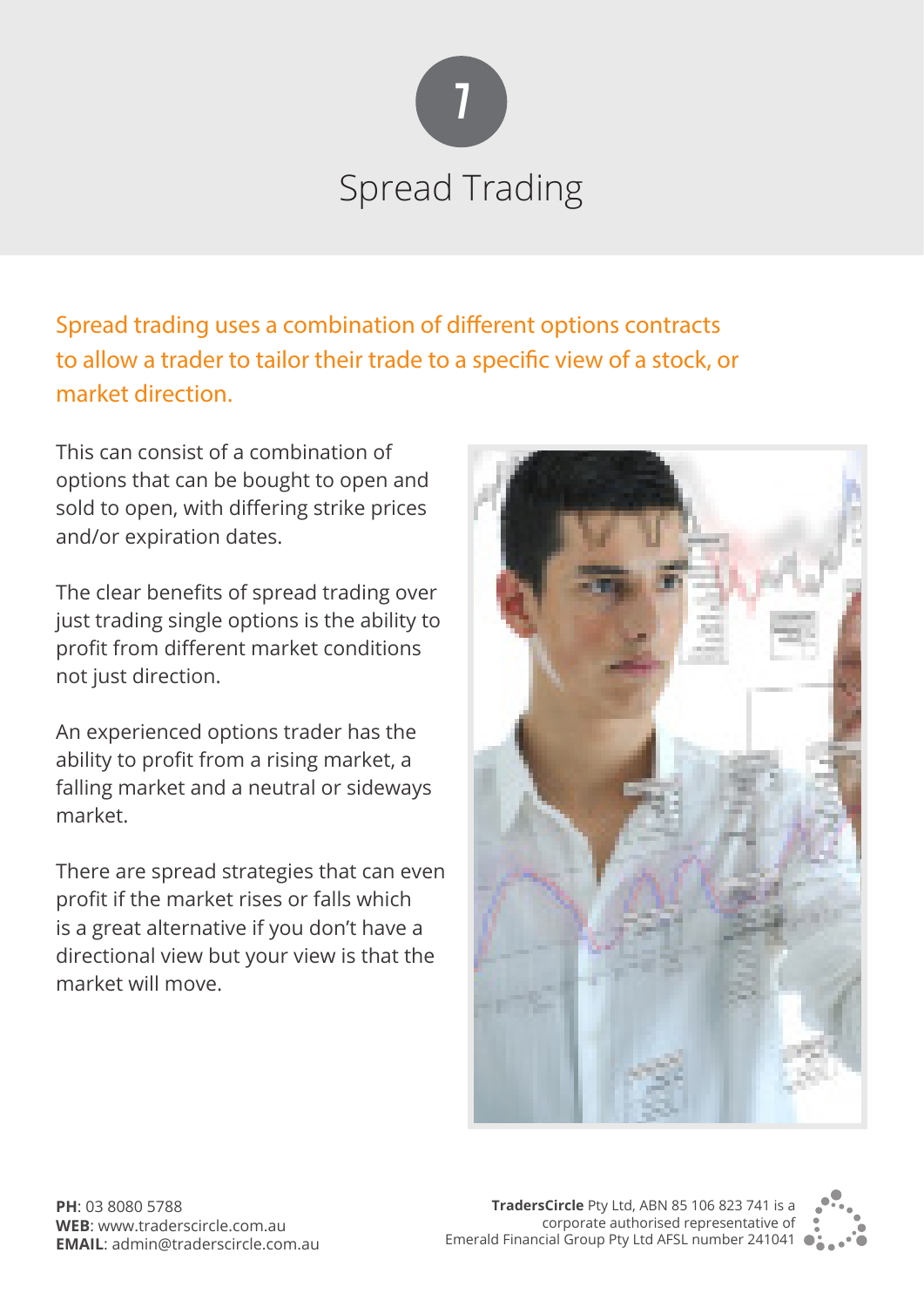

# Types of spread strategies

There are two main types of spread strategies. These two types of spreads can be set up in many different ways to create different strategies in the market.

An options trader profits from a spread trade because both legs move in value at different rates and will have different intrinsic values on expiry day.

#### **Credit Spreads Bull Put Spread**

This is where we sell an option at a higher value than the bought option. This will result in receiving money from the market to open the trade.

#### **Bear Call Spread**

This is where we sell an option at a lower value than the bought option. This will result in receiving money from the market to open the trade.

The best-case scenario with these strategies is for the options to be out of the money on expiry day so that they expire worthless and you keep the credit received.

Investors commonly use credit spreads as they can use the collateral value of their portfolio to cover the risk.

#### **Debit Spreads Bear Put Spread**

This is where we buy an option at a higher value than the sold option. This will result in paying money to open the trade; the sold option will offset the cost and effects of time decay of the bought.

#### **Bull Call Spread**

This is where we buy an option at a lower value than the sold option. This will result in paying money to open the trade ; the sold option will offset the cost and effects of time decay of the bought leg.

The best case scenario with these strategies is for the options to be in the money on expiry day so that we close the trade and receive back from the market more than we paid.

Traders commonly use debit spreads because there are more choices to repair a trade if it goes against them.

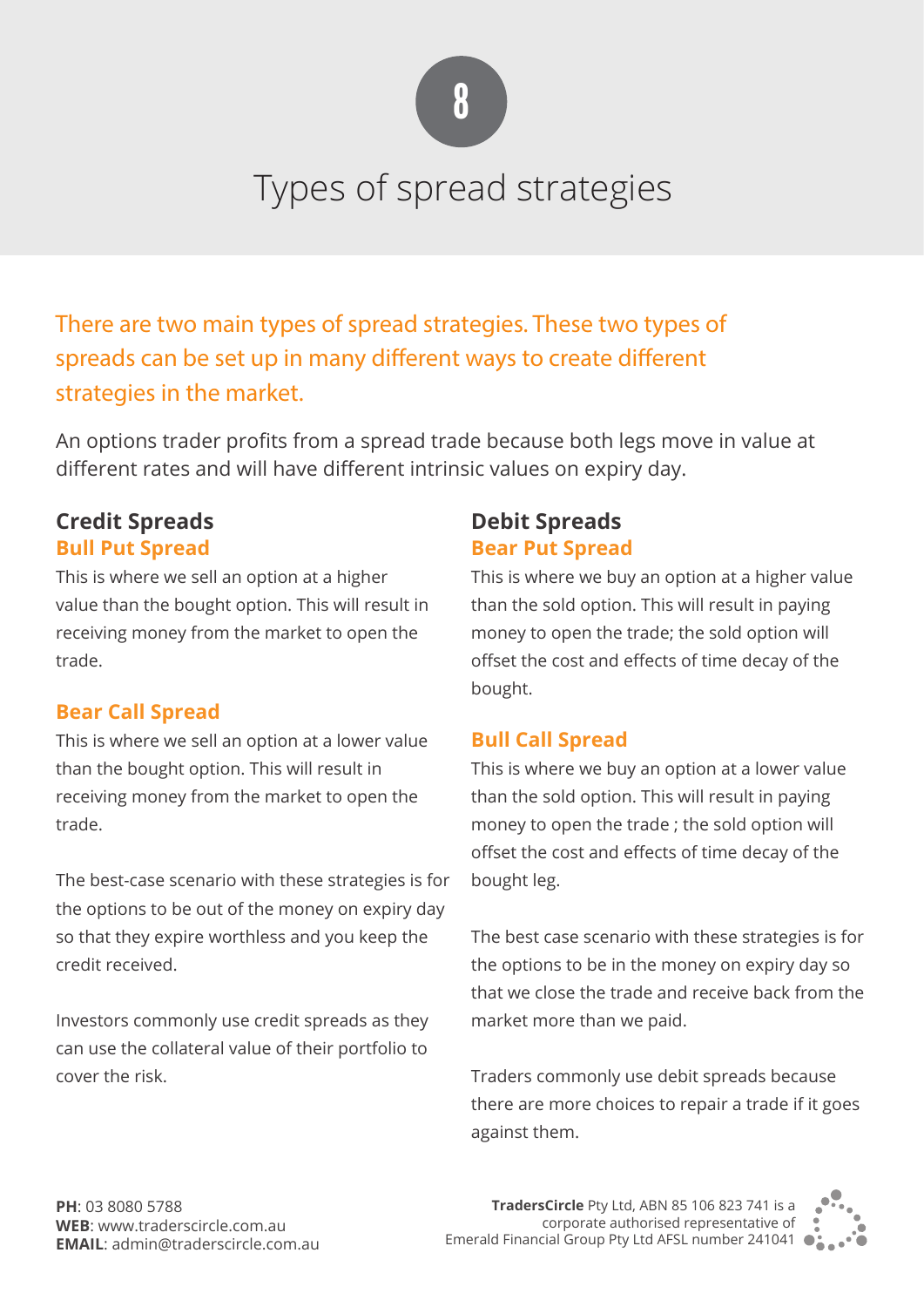

# An example Credit Spread

This is a chart of CBA, where the overall trend is up and we expect the share price to move sideways to slightly bullish.

To set up bull put spread, we simultaneously buy one put option (buy put is 79.00) and sell another put option (sell put is 80.00) which has a higher strike price. We receive a credit on entry on this strategy.

The ideal outcome will be the share price remaining above the higher strike, meaning the options expire worthless and we keep the credit received.

We entered when the share price was \$81.25 if it is at least above \$80 on expiry we make maximum profit of 26.5%. Therefore if the share price goes up, sideways, or it can even fall \$1.25 and we will still make a profit on expiry.

The breakeven point on expiry is \$1.46 below the current share price. Using a credit spread allows you to benefit from time decay, which in this example means we are less reliant on a directional move.

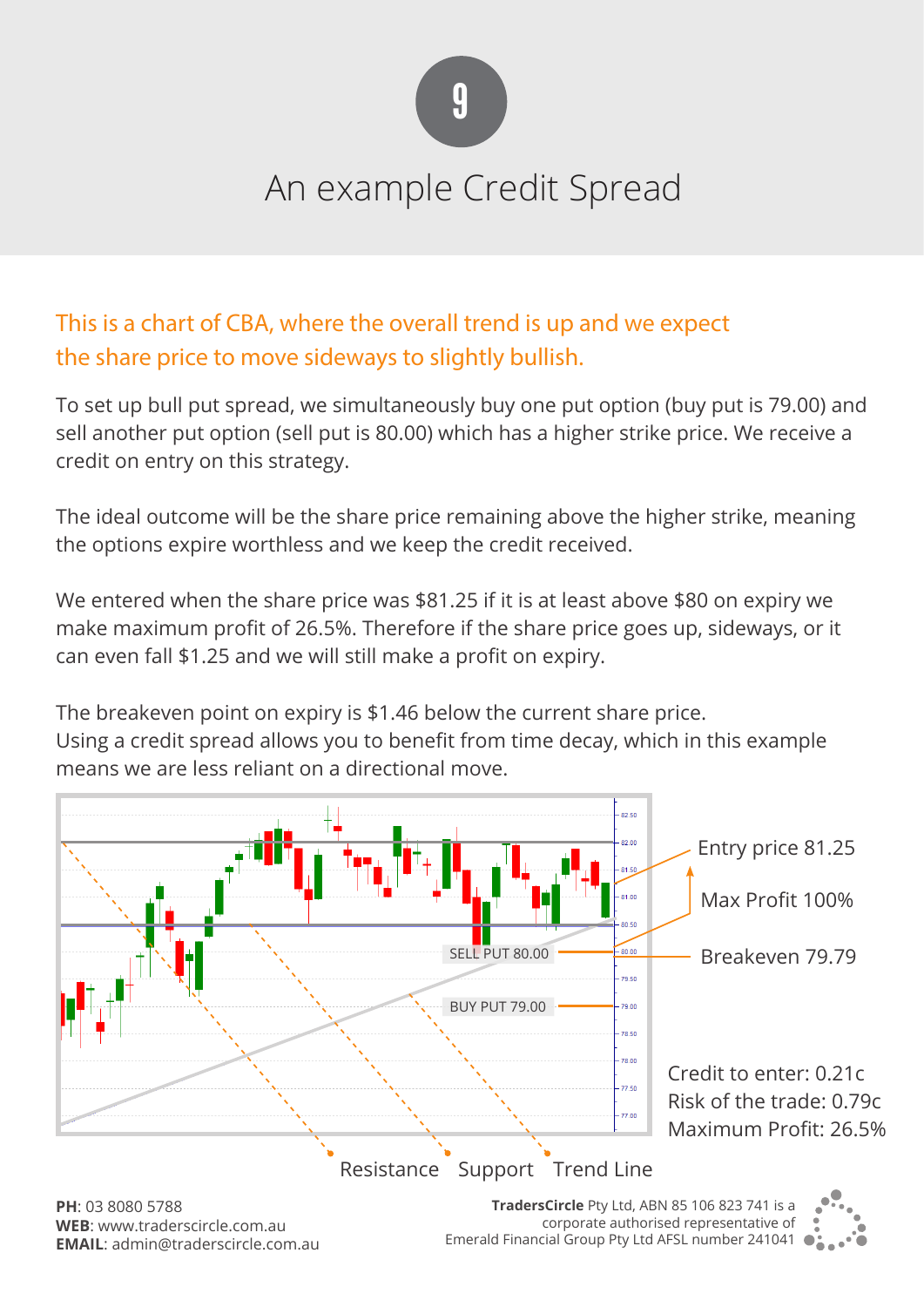

# An example Debit Spread

This is a chart of SUN, where the overall trend is up. We expect the share price to rise moderately.

To set up a Bull Call Spread, we sell one call option and buy another call option at a lower strike price. We pay to enter this strategy.

To realise a profit from this strategy, the share price needs to be above your break even point on expiry day. If the share price is above the sold leg on expiry you will realise the max potential, a large movement will give us the opportunity to close out quickly with profit.



In this example if the share price moves up quickly as planned, then we can close the trade and take our profit. However, if at expiry it is still at the same point we bought in we are able to take a small profit or breakeven.

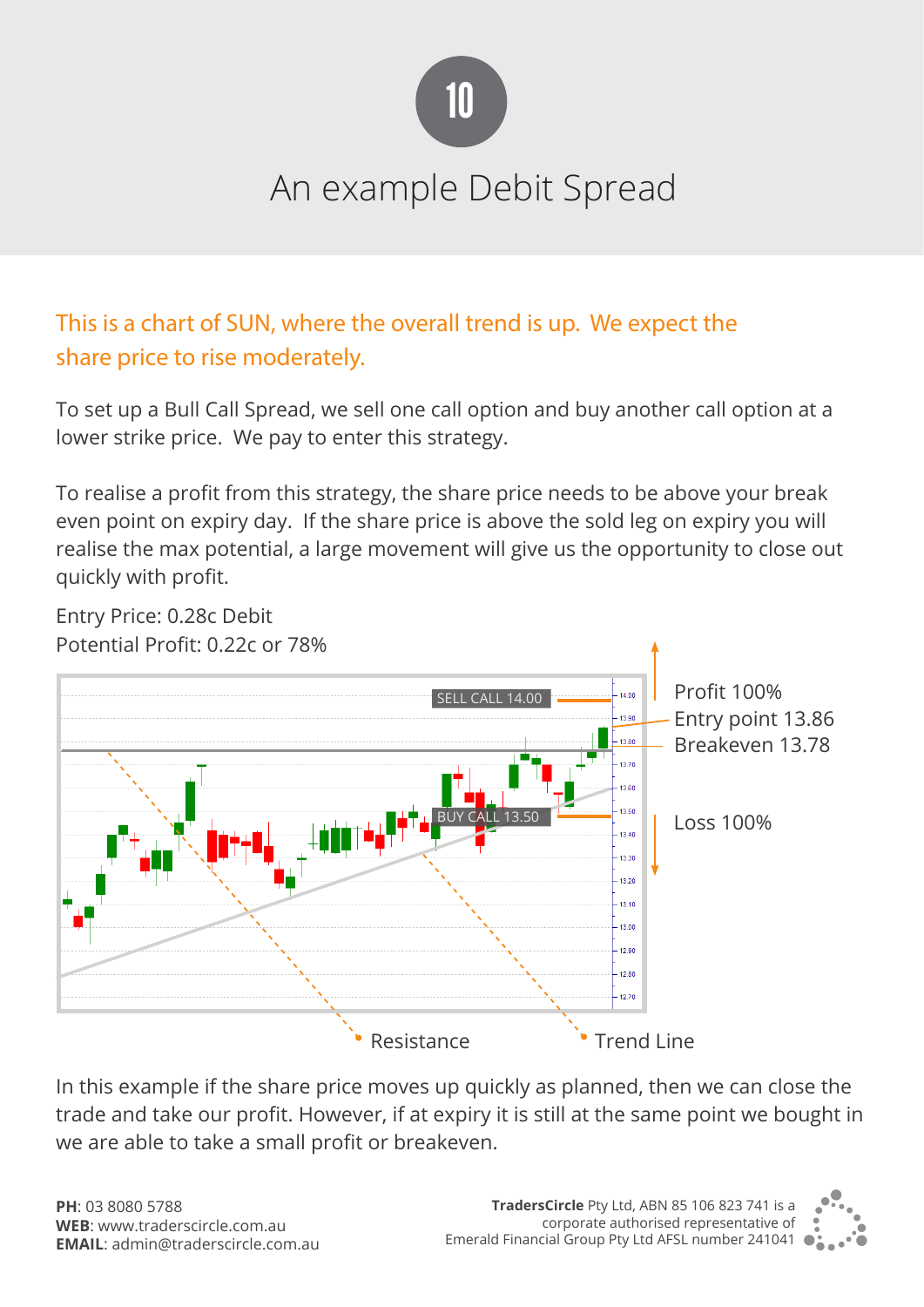

Covered Calls are an options strategy that can be used to generate cash using the collateral value of the shares in a portfolio.

A covered call strategy involved selling call options to open, above or at the share price in the view that the share price will go sideways to bullish.

Call buyers have the right to buy the underlying stock.

A Call seller will receive a credit to enter a contract with the buyer in which they will be ensuring the buyer that they will sell stock to them at the strike price of the contract.

To make profit from this trade we set the strike higher than the price paid for the stock as well as the current share price. As a result, if the option is exercised, you will sell your stock for a profit, plus you keep the credit received to enter the contract.

If the share price goes sideways and is below the call strike on expiry, the option expires worthless and you keep the premium that you received in opening the contract.



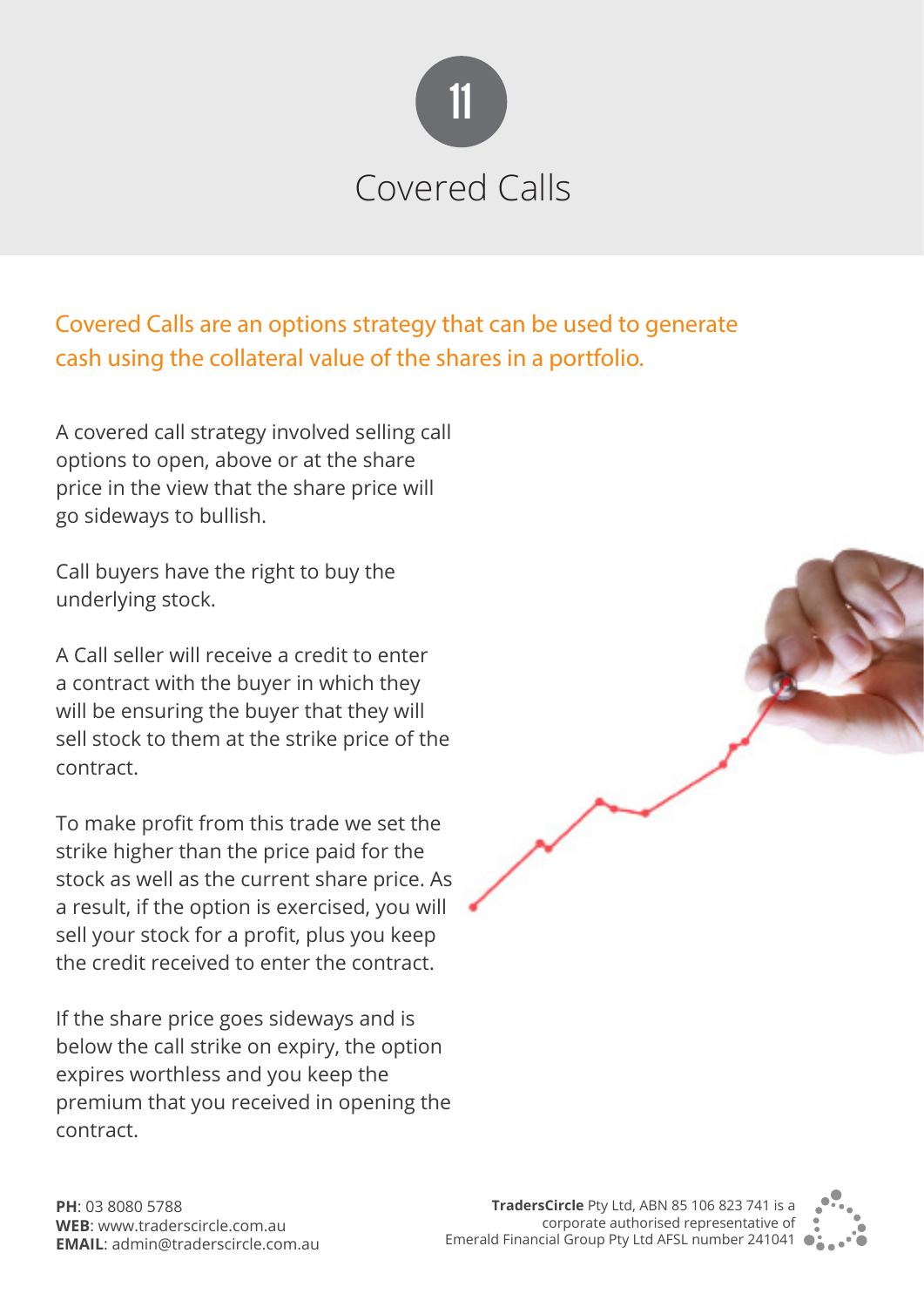

# Example covered call

### It is May and we own 1,000 XYZ shares that we bought at \$35.10.

XYZ has been trading sideways and our view is that it will continue in that pattern or rise a little in the next few months. The share price is trading at \$36.00 so we decide to sell to open a call option with a strike of 36.50 in June for .60c Credit per option.

As we own 1,000 Shares, that means we can sell 1,000 call options or 10 contracts as we can use 100% of the collateral value of the shares. This will create a credit of \$600.

Sell to open 36.50 June Call for .60c CR

XYZ Current Share Price 36.00

XYZ Share Buy Price 35.10

Scenario 1: The share price falls and is trading at 34.90 on June expiry- The options will expire worthless and you keep the \$600 but the XYZ shares have lost .20c of value or \$200 so you profit \$400 even though the share price has fallen.

Scenario 2: The Share price rises to \$37.00 on June expiry we get exercised on the option so we will sell the stock at 36.50. We will make \$1.40 on the stock or \$1,400; we also keep the Credit from the call option we sold of \$600. This equates to be a \$2,000 profit for the month.

Scenario 3: The share price falls and is trading at 34.00 on June expiry- The options will expire worthless and we keep the \$600 but our XYZ shares have lost 1.20 of value or \$1,200. If I didn't sell the call I would have lost 1,200 but by selling the calls I have only lost \$600.

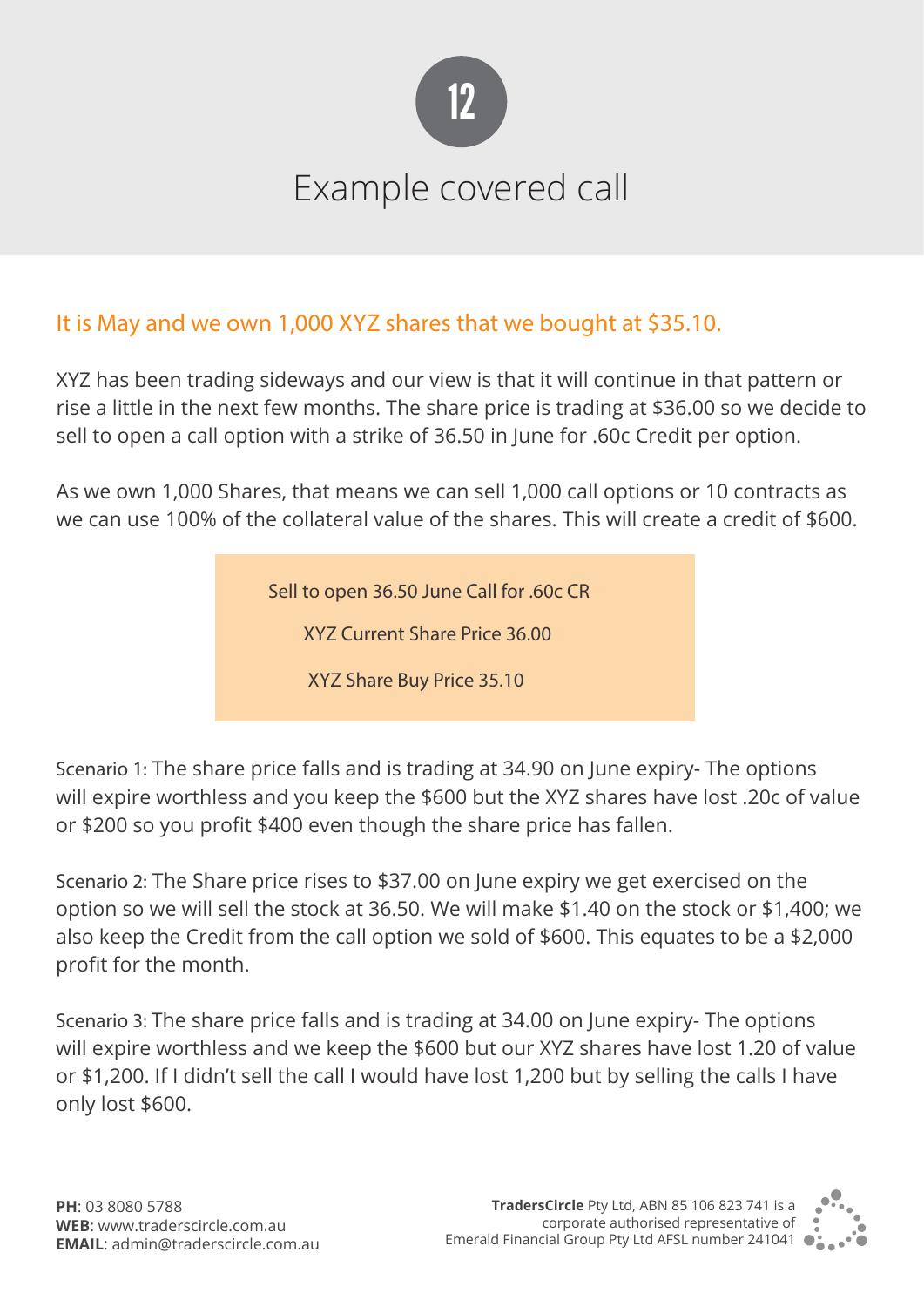

# Covered call risk

The risk is the same as holding the shares, as if the share price falls then the value of the shares will go down. (The credit from the options will help reduce the loss compared to just holding the shares).

There are many different ways of managing and timing the entry of a covered call, which will yield different results.

You need to be prepared to sell the stock if needed for this trade to work. This can be a problem if you have a large capital gains tax obligation in that year. Covered calls can only be done on a stock that has exchange traded options.



**PH:** 03 8080 5788 **PH**: 03 8080 5788 **WEB:** www.traderscircle.com.au **WEB**: www.traderscircle.com.au **EMAIL:** admin@traderscircle.com.au **EMAIL**: admin@traderscircle.com.au

**TradersCircle** Pty Ltd, ABN 85 106 823 741 is a corporate authorised representative of Emerald Financial Group Pty Ltd AFSL number 241041

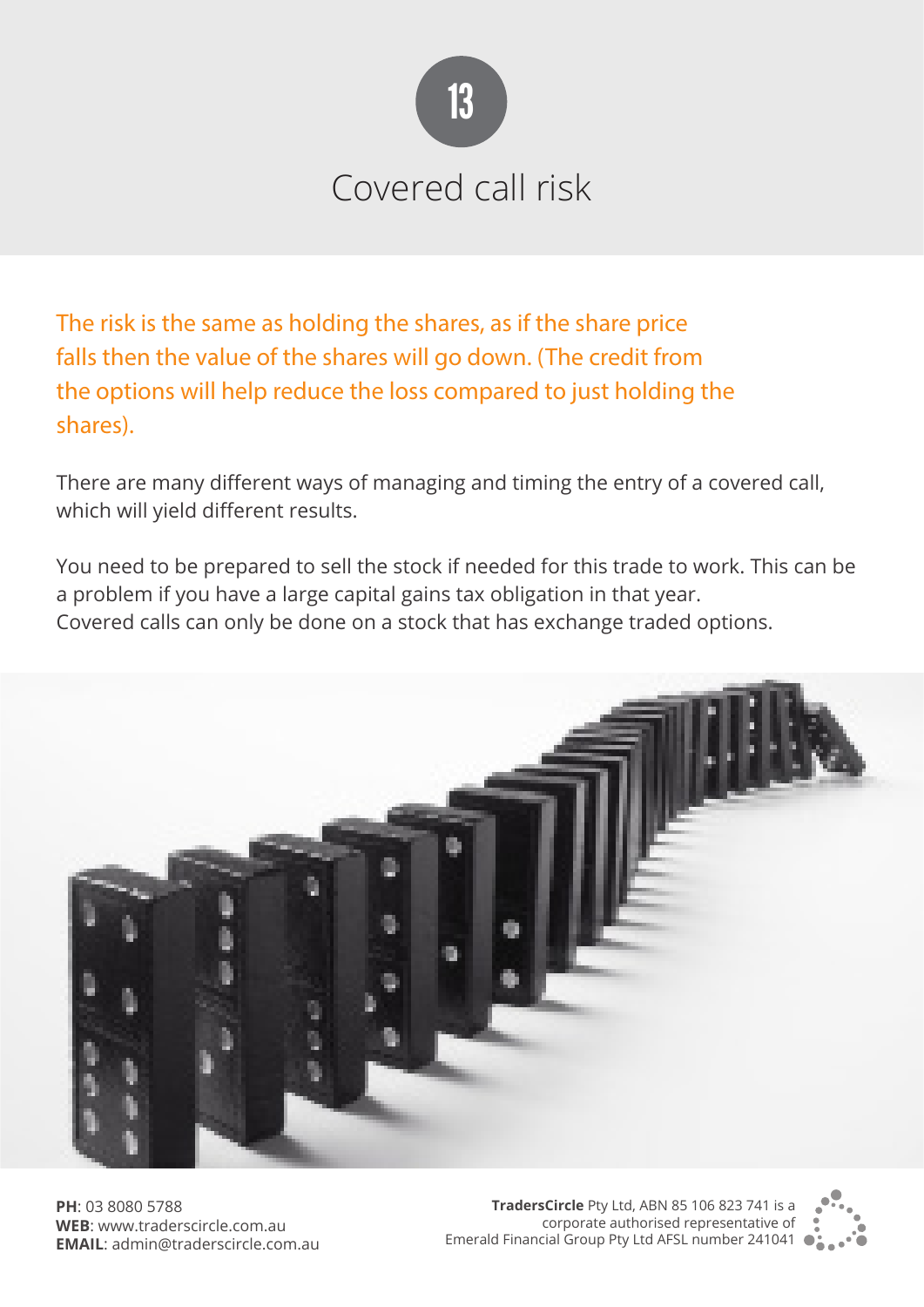

Sold puts are an options strategy that can be used to generate cash using the collateral value of the shares in a portfolio or to generate cash when buying shares in a portfolio.

Put buyers have the right to sell the underlying stock.

Put sellers will receive a premium to enter a contract with the buyer in which they will be ensuring the buyer that they will buy stock from them at a strike price that they can choose.

To profit from this you will need to set the strike lower than the current market value and at a level at which you are prepared to buy the underlying stock.



**TradersCircle** Pty Ltd, ABN 85 106 823 741 is a corporate authorised representative of Emerald Financial Group Pty Ltd AFSL number 241041

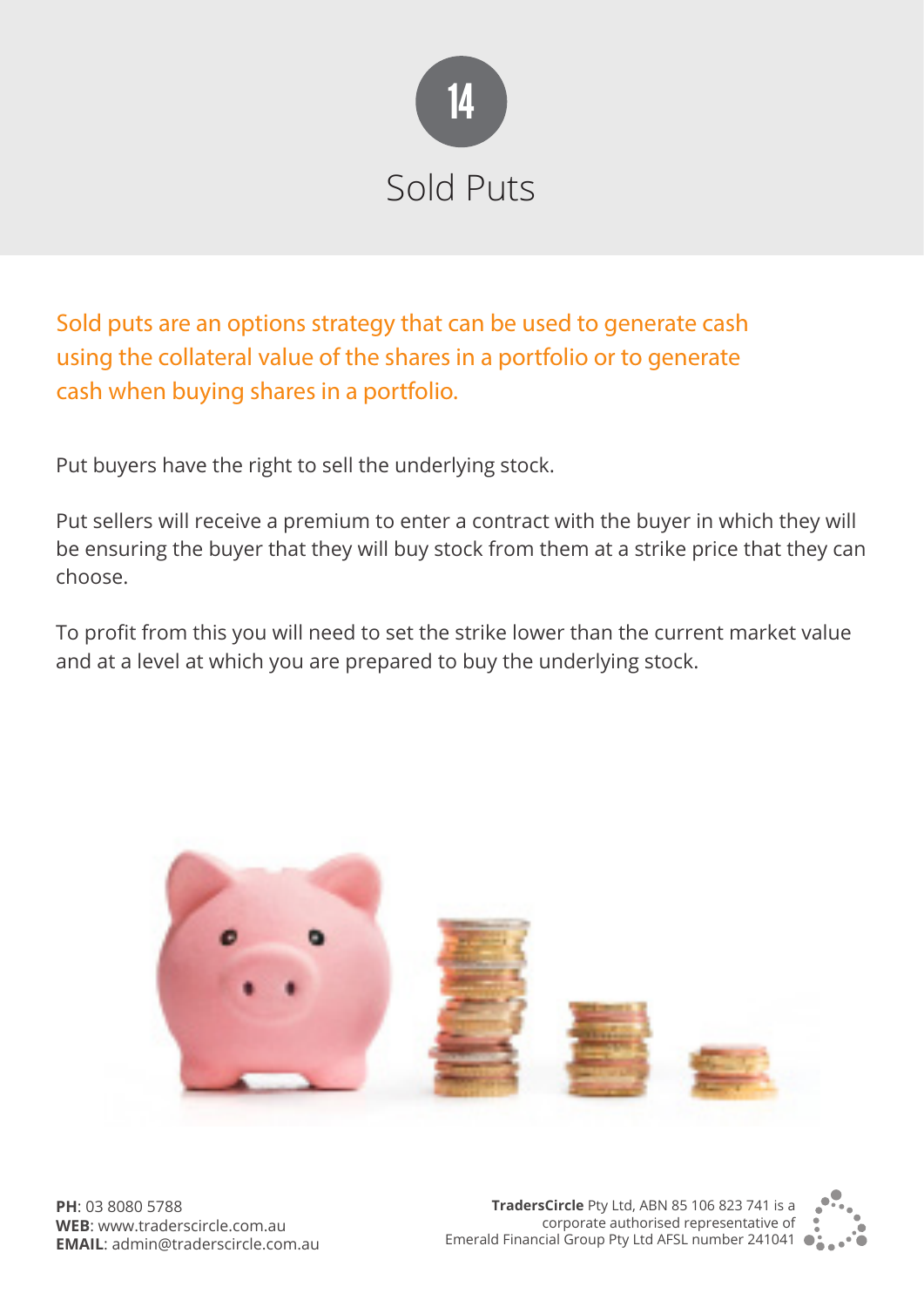

# Sold Puts Example One

Using the Sold put to generate premium with the view of buying the stock.

It's May and we are interested in XYZ shares as the stock has formed an uptrend after a recent sell off. The share price is trading at \$35.00 so we decide to sell to open a put option with a strike of 34.00 in June for .60c Credit per option.

We have \$30,000 in a trading account ready to buy the stock if needed. So that means we can buy 882 XYZ shares at 34.00. (\$30,000 / 34.00 = 882). We sell 800 put options or 8 contracts at .60c and receive a premium of \$480.

XYZ Current Share Price 35.00

Sell to open 800 34.00 June Put for .60c CR

Scenario 1: The share price goes sideways and is above 34.00 on June expiry, the options are out of the money and will expire worthless. You keep the premium of \$480.

Scenario 2: The share price trades lower at 33.70 on June expiry and the option gets exercised. We purchase 800 XYZ shares at a price of 34.00 at a cost of \$27,200 and we keep the \$480 premium from the put options. In effect we have purchased the shares at 33.40 instead of 34.00.

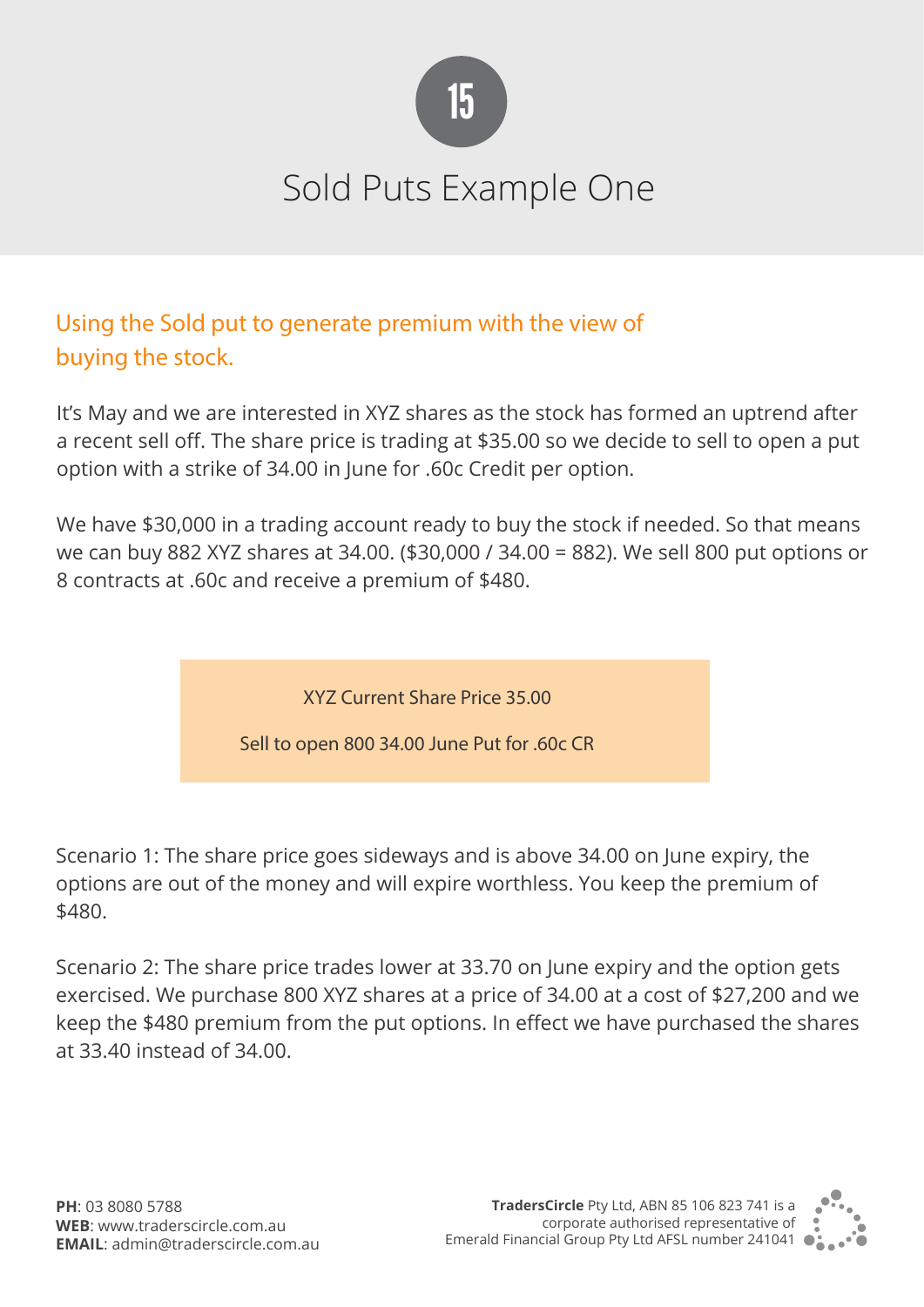

# Sold Puts Example Two

### Trading the sold put whilst holding the stock.

It's May and we own 1000 XYZ shares. We are bullish as the shares have bounced off a support level and are looking to continue on an uptrend. The share price is trading at 35.00; we bought the stock at 34.50. We decide to sell to open a put option with a strike of 34.00 in June for .60c Credit per option.

We can only use 70% of the share value as collateral to cover the risk of selling the puts. As the share value is 35.00 we can use 24.50 of the share value as collateral or 24,500. (1000 x 35.00 x 70% = 24,500)

XYZ Current Share Price 35.00

XYZ Share Buy Price 34.50

Sell to open 600 (6 contracts) 34.00 June Put for .60cCR (\$360)

**Scenario 1:** The share price goes sideways and is above 34.00 on June expiry, the options are out of the money and will expire worthless. You keep the premium of \$360.

**Scenario 2:** The share price trades lower at 33.70 on June expiry and the option gets exercised. We purchase 600 XYZ shares at a price of 34.00 at a cost of \$20,400 and we keep the \$360 premium from the put options.

In effect we have purchased the shares at 33.40 instead of 34.00. On expiry day, we will need to sell the shares in the market match or the next morning. If we sell them for more than 33.40 we have made a profit.

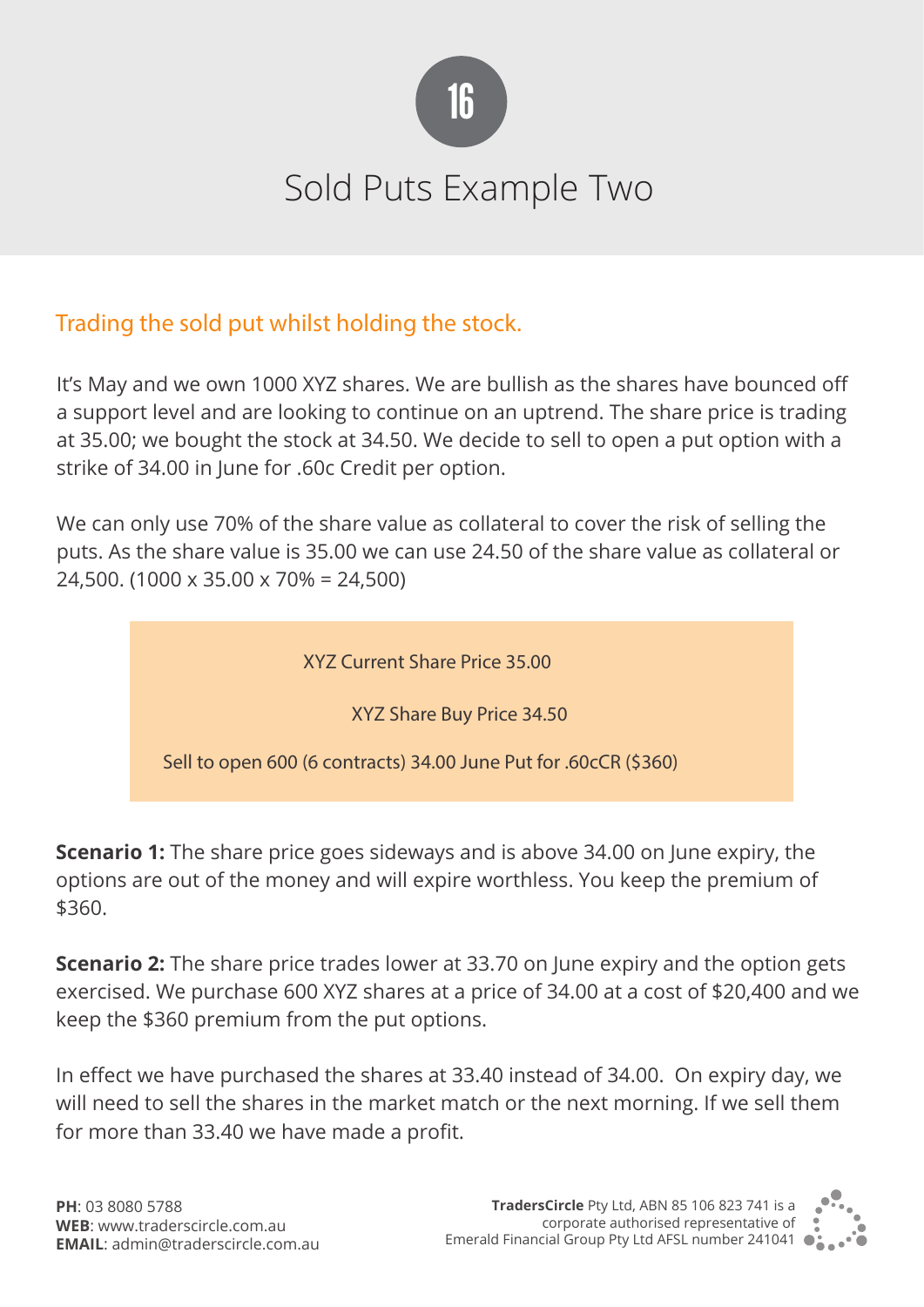

# Sold Puts Considerations

Put sellers must be financially and psychologically prepared to buy the underlying stock.

The risk is the same as holding the shares because if the share price falls, you will have to buy the share at a higher value than they are worth. You will lose the full value of the strike price if the share price goes to zero.

There are many different ways of managing and timing the entry of selling puts which will yield different results.

Selling Puts can only be done on a stock that has exchange traded options.

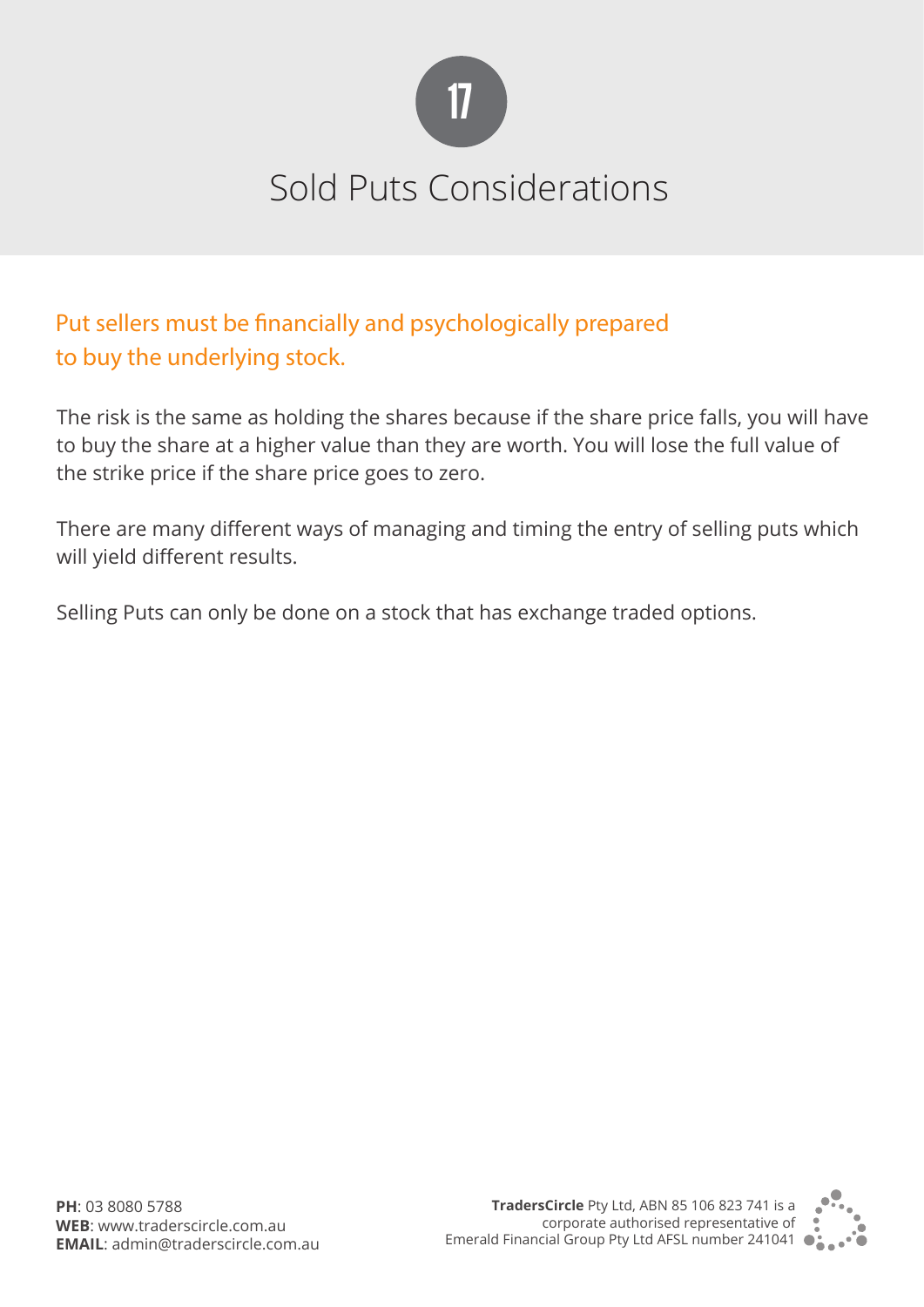

One of the most popular uses for exchange-traded options is to hedge (insure) the value of equity holdings.

To achieve this, the simplest way is to buy put options. This will mean that when there is a rise in share prices, the value of your equity holdings will increase and you will lose the premium you pay for the puts.

When there is a share price decrease, whilst your equity's value will fall, the value of your puts will increase. In this way, you are insured against a fall in the share price.

You can also employ the use of index options to cheaply achieve the same hedging effect over a market portfolio.



#### Bought put vs. share: Combined Portfolio:

**PH:** 03 8080 5788 **PH**: 03 8080 5788 **WEB:** www.traderscircle.com.au **WEB**: www.traderscircle.com.au **EMAIL:** admin@traderscircle.com.au **EMAIL**: admin@traderscircle.com.au

**TradersCircle** Pty Ltd, ABN 85 106 823 741 is a corporate authorised representative of Emerald Financial Group Pty Ltd AFSL number 241041

![](_page_19_Picture_9.jpeg)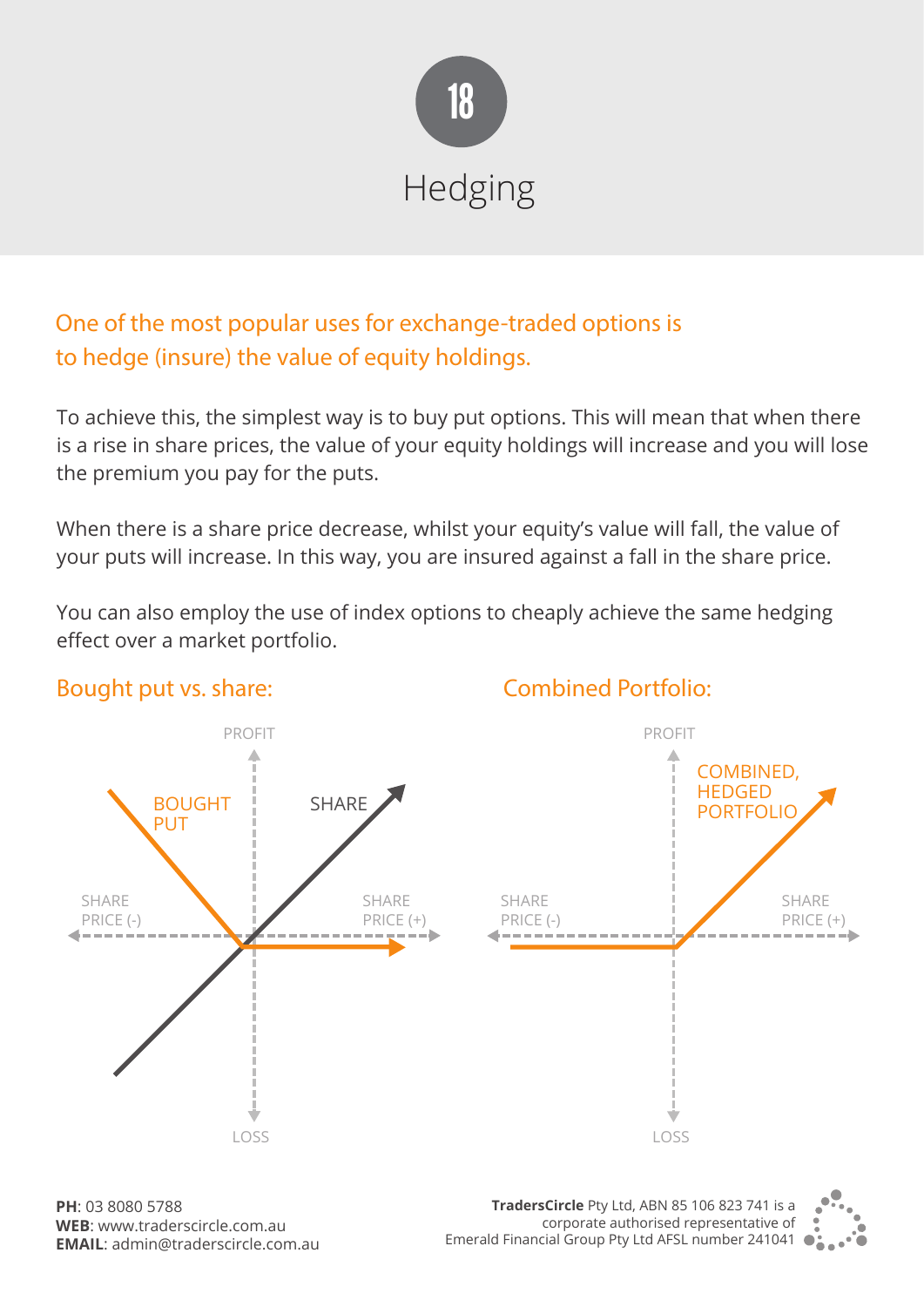![](_page_20_Picture_0.jpeg)

# ETOs vs. Binary Options

Binary options are a relatively new class of option contract where the payoff or outcome of the option is binary in nature: I.E they will always have two possible outcomes/eventualities.

Most binary options can only be purchased from issuers, usually online trading platforms and brokers.

The majority of binary options are not standardised products and they aren't usually traded on exchanges and secondary markets.

They must therefore be held until expiry where settlement will occur as per the terms of the contract.

The maturity horizons of binary options also deviate from those of exchangetraded options (ETOs).

Whereas many ETOs will have an expiry once a month, for up to four-years into the future, binary options will usually expire some time on the date of purchase.

![](_page_20_Picture_8.jpeg)

![](_page_20_Picture_11.jpeg)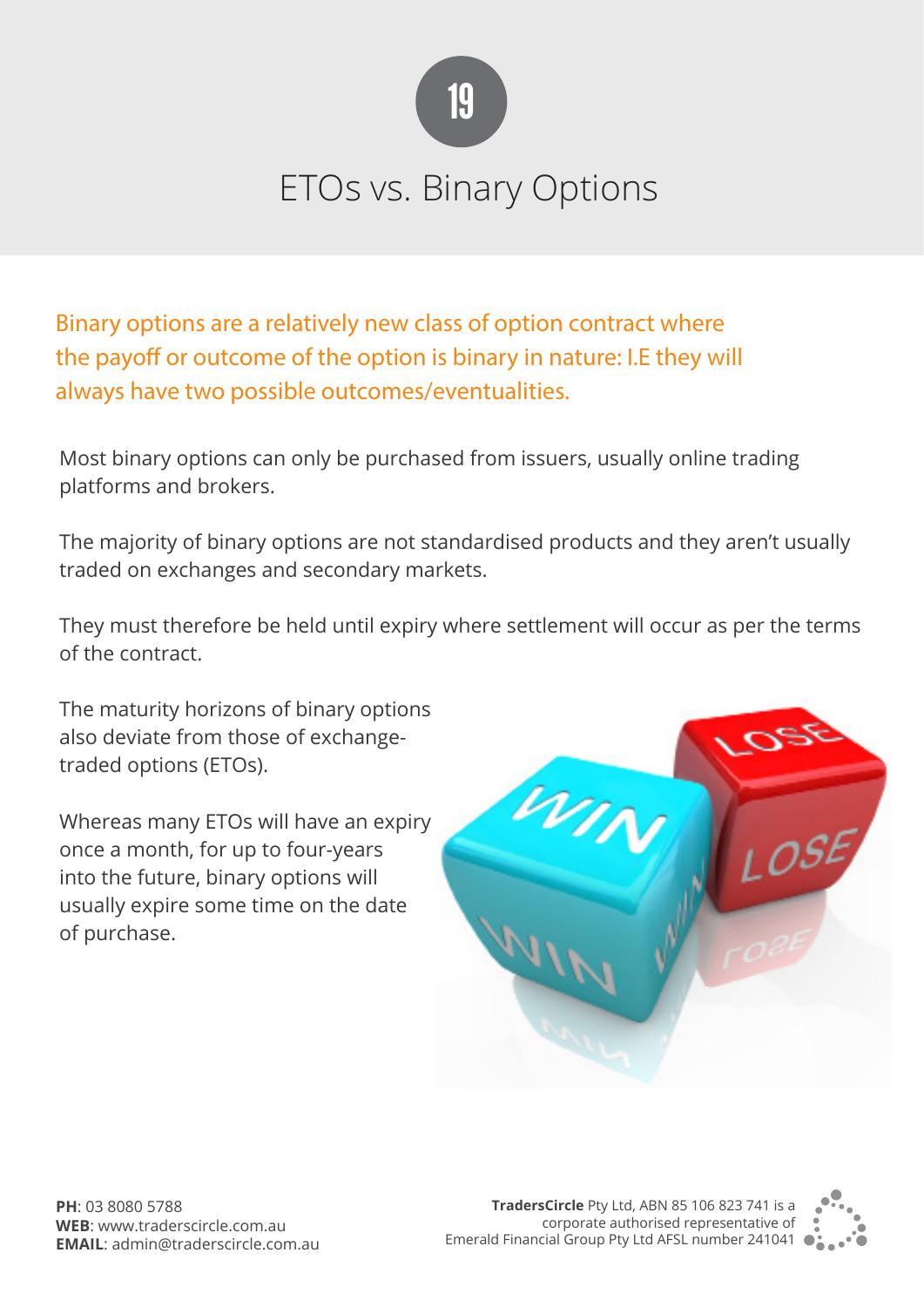![](_page_21_Picture_0.jpeg)

# ETOs vs. Binary Options

In Australia, all extant binary options providers lack the transparency and credibility of government-regulated exchanges. It is for this reason that we, as professional traders, choose instead to trade exchange-traded options (ETOs).

The benefits of trading ETOs over binaries are plentiful: opening and closing positions is easy, counterparties are numerous and prices will tend toward supply and demand equilibrium. The derivative nature of ETO payoffs also enables the use of multiple-legged and repair strategies. Allowing traders to effectively customise their risk exposure, confident in the knowledge that they can liquidate their positions for at, or near fair value. There are also very strict rules and laws, designed to safeguard individual investors, governing market integrity and interaction.

Binary options on Australian securities can only be purchased directly from issuers, who also act as the broker and counter party. Pricing models are highly opaque and usually contain a "built-in" spread, increasing costs and reducing profits. There is also a lack of secondary markets, meaning that

positions must usually be held until expiry. These limitations, combined with short investment horizons and binary payoff nature also ensure that multileg or repair strategies are infeasible. When you also consider that these binary issuers generally have no rules or regulations governing the trading of their binaries, it is easy to see that retail traders are at a disadvantage.

The criticisms of binary options and their providers do not simply question the market and pricing mechanics, they also identify the likelihood for fraud and scams to be committed. Indeed, in a 2013 report, the American Securities and Exchange Commission (SEC) detected numerous cases of fraud involving binary providers, leading them to issue a directive warning individuals of the considerable risks involved in trading binary options.

![](_page_21_Picture_9.jpeg)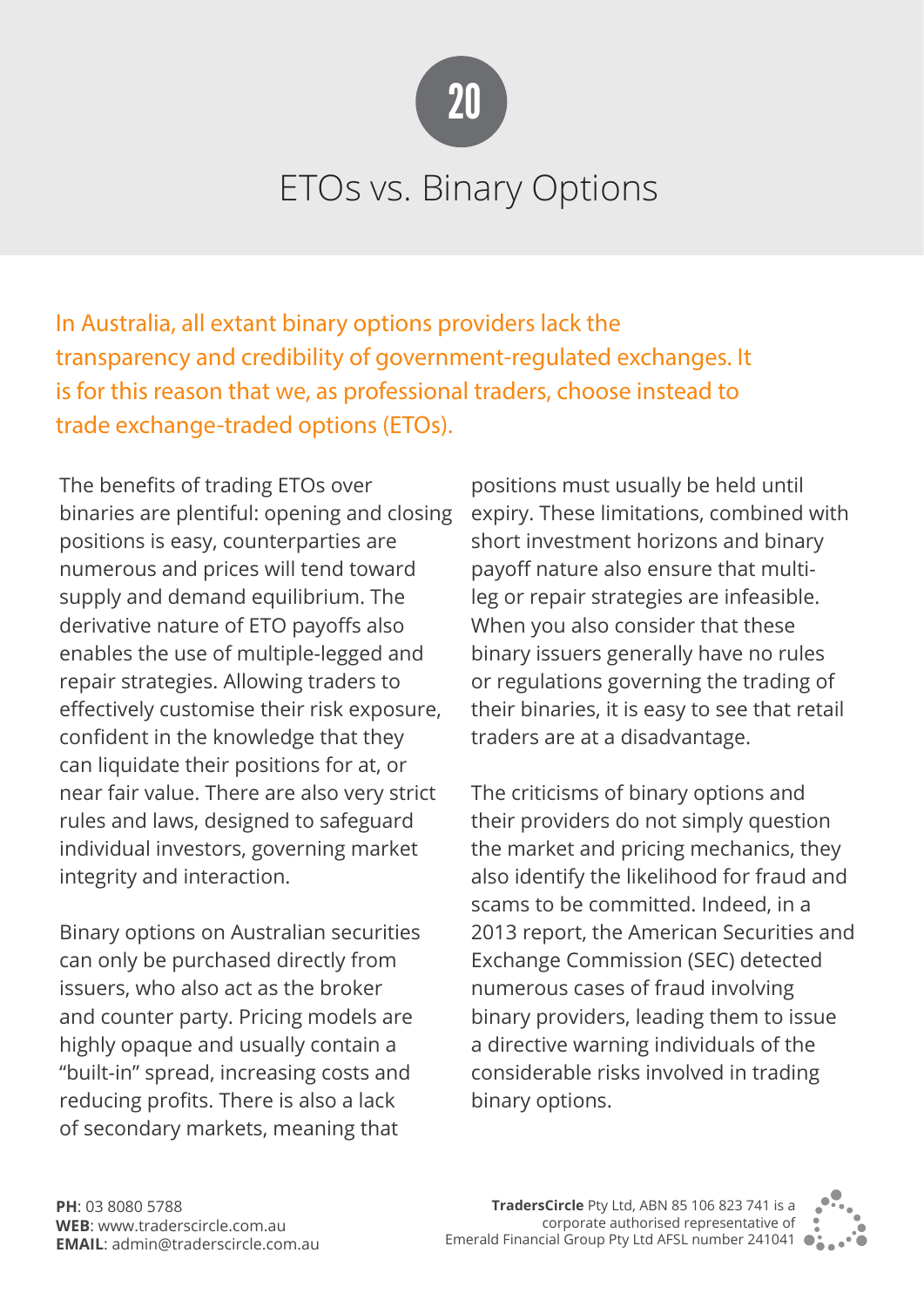![](_page_22_Picture_0.jpeg)

# ETOs vs. Binary Options

### A quick look at Binary Options compared to Exchange Traded Options:

|                                          | <b>Exchange-Traded</b><br><b>Options (ETOs)</b>                          | <b>Binary Options</b>                                        |
|------------------------------------------|--------------------------------------------------------------------------|--------------------------------------------------------------|
| <b>Regulated Market</b>                  |                                                                          | X                                                            |
| <b>Standardised Contracts</b>            |                                                                          | $\boldsymbol{\mathsf{X}}$                                    |
| <b>Exchange Traded</b>                   |                                                                          | $\bm{\times}$                                                |
| <b>Secondary Markets</b>                 |                                                                          | X                                                            |
| <b>Market integrity rules</b>            |                                                                          | X                                                            |
| <b>Counterparty credit</b><br>protection |                                                                          |                                                              |
| <b>Pay-off</b>                           | As derivative function of<br>underlying price                            | Binary win or loss                                           |
| <b>Expiry</b>                            | Short to Medium Term<br>(Once a month, up to 4<br>years into the future) | Ultra short-term (30<br>seconds up to 1 month<br>from trade) |

![](_page_22_Picture_6.jpeg)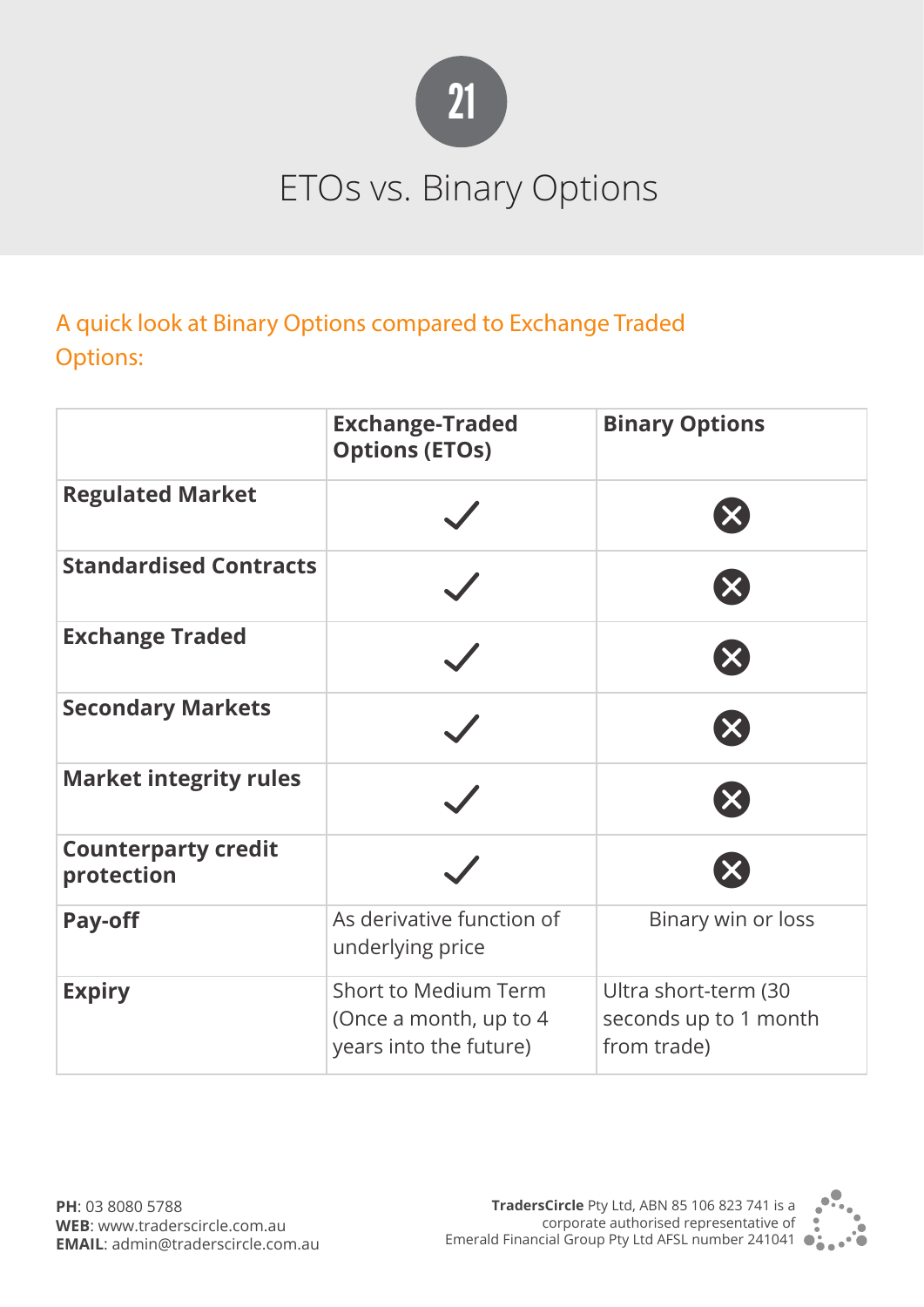![](_page_23_Picture_0.jpeg)

# Glossary of terms

### **Bearish**

A trader or investor believes that a market, security or industry will fall in value.

### **Bullish**

A trader or investor believes that a market, security or industry will rise in value.

### **Directional Strategies**

Trading strategies that are designed to increase in value when the underlying asset moves in the predicted direction but will fall in value if it doesn't move or moves in the opposite direction.

### **Equity**

In the context of trading, equity is owned assets such as stock.

### **Multi-Directional Strategies**

A strategy where you can benefit if the underlying asset moves in more than one direction (up or down but not sideways).

### **In-the-Money**

Call options - when the value of stock is above the strike price.

Put Options – when the value of stock is below the strike price.

### **Out-of-the-Money**

Call options - when the value of stock is below the strike price.

Put Options – when the value of stock is above the strike price.

### **Portfolio**

A portfolio consists of a group of financial assets such as shares which are owned by an investor.

### **Resistance**

Resistance is a level in charting that a share or index will lose buying momentum when reached. This is a level where you expect sellers to come back in and buyers may lose confidence.

#### **Support**

Support is a level in charting that a share or index value will lose selling momentum when reached. This is a level where you expect that buyers will come back into market.

![](_page_23_Picture_26.jpeg)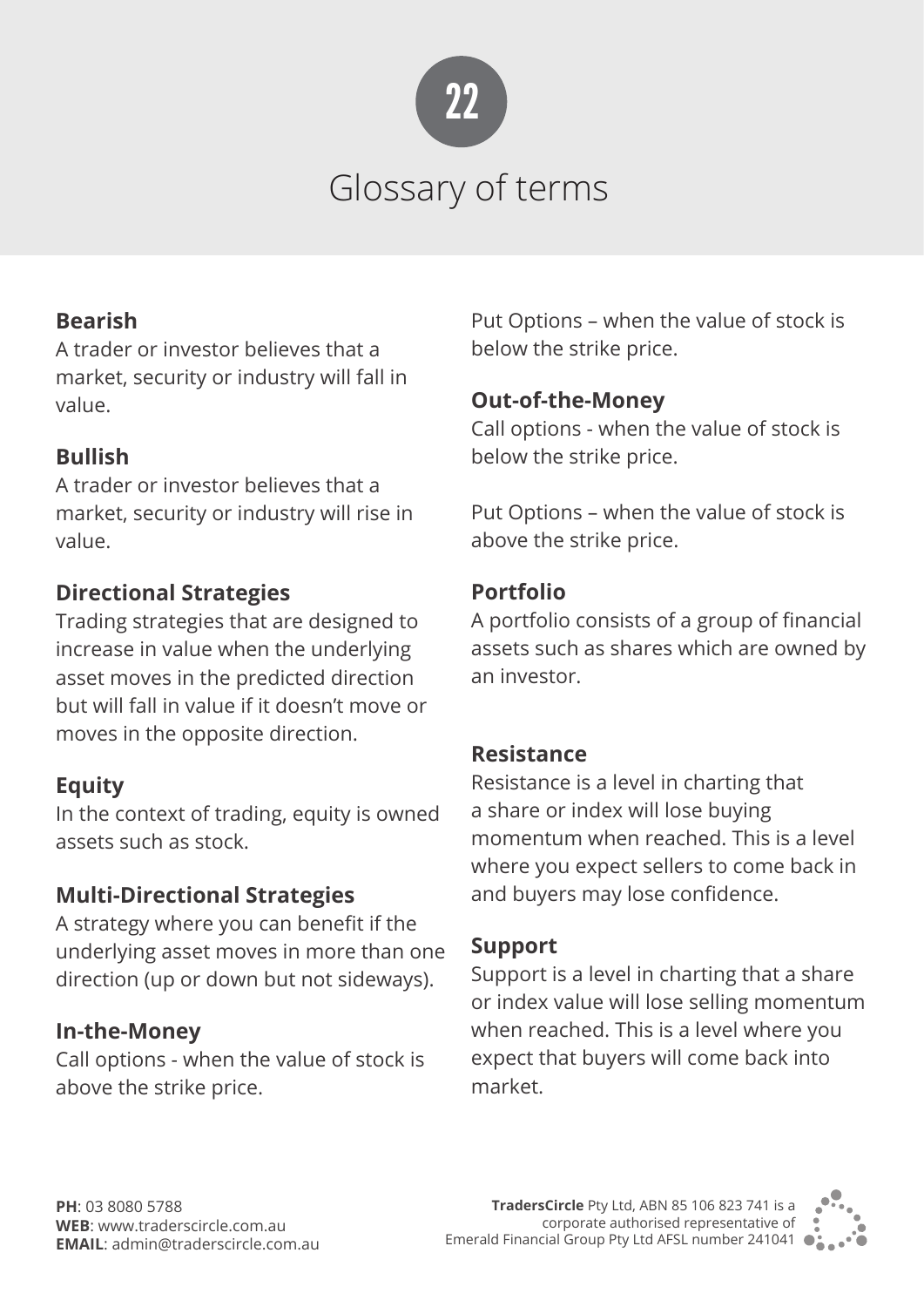![](_page_24_Picture_0.jpeg)

# Glossary of terms

### **Strike (Strike Price)**

An option strike or strike price is the value that a call option can be bought, or a put option can be sold.

#### **Time Decay**

The reduction in an options price based on the decrease in time to expiry.

#### **Trend**

The trend of a share, industry or index is the general direction it moves over time.

![](_page_24_Picture_10.jpeg)